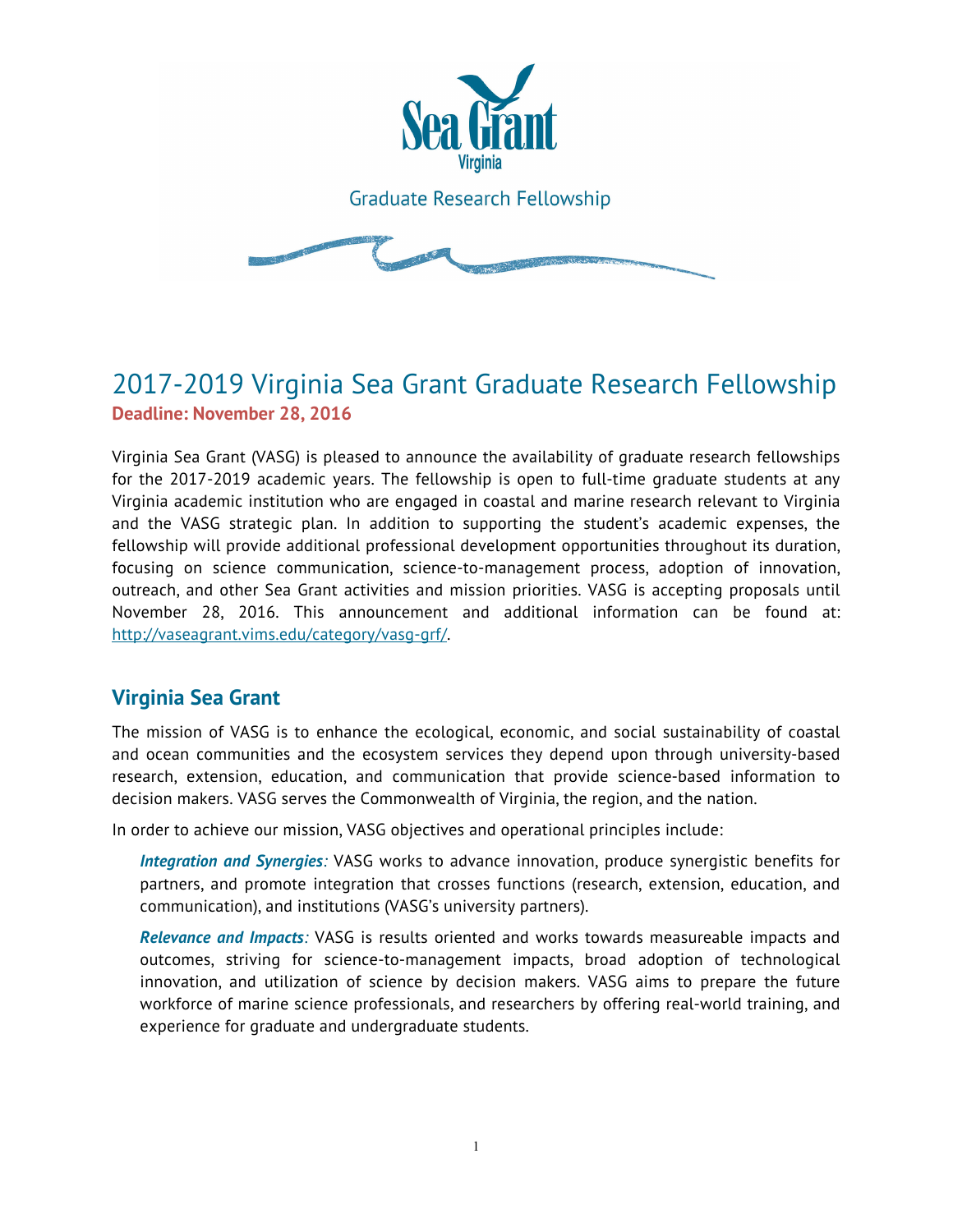

*Science-Based Knowledge Management:* VASG is a non-political and non-ideological science broker, providing science-based information to support decision makers. VASG strives to be objective, and rigorously applies state-of-the-art procedures to manage real and perceived conflicts of interest in all matters.

VASG's strategic plan aligns with national and regional Sea Grant priorities, while addressing the Commonwealth's specific coastal and marine challenges in four focus areas: safe and sustainable seafood, healthy coastal and ocean ecosystems, sustainable and resilient coastal communities, and coastal and ocean literacy. More information about VASG, including the strategic plan, can be found at http://vaseagrant.vims.edu/about.

## **Fellowship Description**

The purpose of the VASG Graduate Research Fellowship is to support exceptional graduate students who are engaged in education and research that furthers the goals of VASG. The fellowship also provides hands-on experience in translating research results to coastal and marine stakeholders, through a professional mentor, and offers a comprehensive set of professional development training opportunities that fellows may elect to take.

VASG Graduate Research Fellows address issues of relevance to Virginia communities, and of importance to coastal and marine science (broadly defined, e.g., natural or social sciences, engineering and design, policy and legal analysis, etc.).

In addition to their primary faculty advisor, fellows will be expected to work with a professional outreach or end-user mentor. Through interactions with professional mentors, fellows will ensure that their research results are useful and used by stakeholders, and have access to experienced professionals who can provide career advice. The process will also help fellows develop practical skills in science communication, collaboration, the transfer of science to management, and exposure to other critical professional skills. (More information can be found in the **Guidance on the Mentor-Fellow Relationship** section.)

## **Eligibility**

Students must be enrolled in a full-time graduate or professional degree program at a Virginia academic institution prior to the award of the fellowship, no later than Fall 2017. Students may be working toward a degree in any discipline as long as they are engaged in research that is coastalor marine-related and relevant to the mission and strategic plan of VASG. Previous recipients of VASG Graduate Research Fellowships are not eligible to apply. VASG especially encourages members from under-represented minority groups, women, persons with disabilities, and veterans to apply.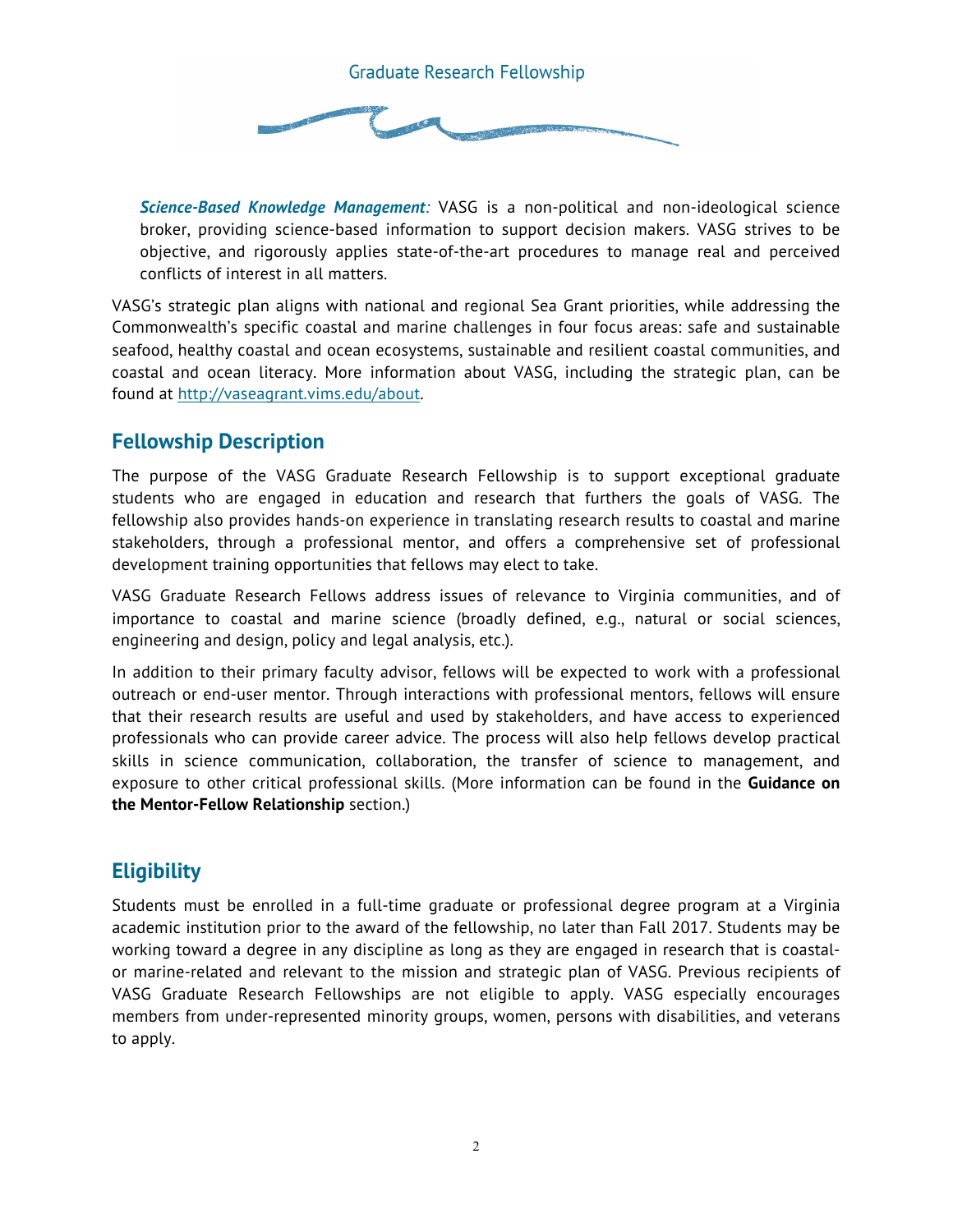

### **Award Information**

The fellowship provides an award of up to \$40,000 per year. VASG-funded projects require a 50% funding match (i.e., proposal budgets must show \$1 of match for every \$2 of Sea Grant funding requested). Only non-Federal funds may be committed as matching contribution.

Contingent upon available federal funding, fellowships are available for up to two years for Ph.D. and M.S. students. The anticipated start date is June 1, 2017. VASG expects to fund between four and seven fellowships for the 2017–2019 academic years.

VASG will make all awards to the student's primary faculty advisor, as required by most universitysponsored programs. However, VASG expects that students will take primary leadership in developing the fellowship proposal, including engaging with their institution's sponsored programs offices, and submitting proposals to VASG.

## **Fellowship Requirements**

Selected fellows will be required to:

- *Submit Reports*: Provide progress reports to VASG on an annual basis, including a final report, and copy of their thesis
- *Work with VASG communication*: Assist VASG efforts to publicize their research, and fellowship activities
- *Collaborate with an Outreach Mentor*: *Select* and work with an outreach or end-user mentor (see Guidance on Fellow-Mentor Relationship section)
- *Attend VASG Events*: Participate in regular meetings with VASG, including:
	- o a welcome meeting at the beginning of the fellowship
	- $\circ$  VASG-sponsored professional development activities anticipated to occur two to four times per year
	- o annual VASG Symposium in Richmond
	- o an exit interview and evaluation at the conclusion of the fellowship
- *Acknowledge Support*: Acknowledge VASG support in all relevant presentations and publications

### **Guidance on Fellow-Mentor Relationship**

The objectives of the Fellow-Mentor relationship are to:

• Nurture the professional skills of a fellow, including their communication, collaboration, project management, and other critical skills to effective engagement between science and end-users.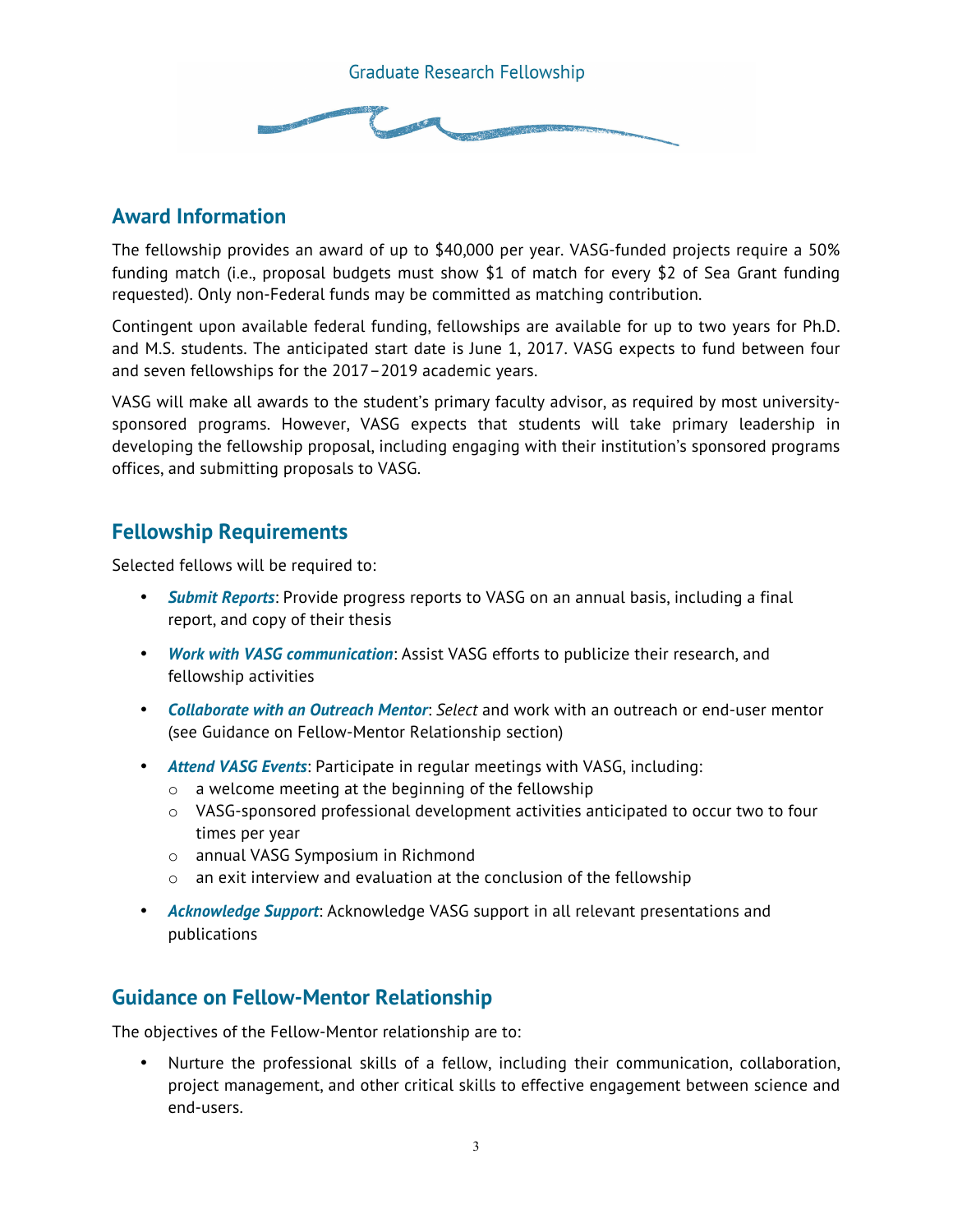

• Develop effective outreach and engagement strategies, products and deliverables that can move science, technologies, and other pertinent knowledge from a Fellow's research into the hands of a decision-maker who would benefit from that information.

Mentors provide a unique professional development opportunity for VASG Graduate Research Fellows, advancing a fellow's understanding of how their science may make a difference in coastal and marine resource management. We encourage creative approaches to the fellow-mentor activities that may advance the fellow's professional growth and engagement with end-users.

Mentors must be individuals whose work requires the application of scientific information, particularly the information, data, and findings that will result from the student's research project. An outreach or end-user mentor could be from the public, private, or non-profit sector.

Fellows are expected to actively work with their mentors to develop an outreach plan, and participate in concrete, hands-on outreach activities. At a minimum, mentors are expected to meet periodically with the fellow to reflect upon the fellow's work, and provide guidance on issues associated with communicating the information to non-experts, advancing the information to managers or policy makers, promoting adoption of the innovation or technology, or other application of results. Fellows could attend events or meetings at the mentor's organization; shadow a mentor, co-author material, or other activities that are mutually beneficial and valueadded. In some situations, outreach or end-user mentors may serve on a student's academic committee. Mentors will be invited to participate in VASG activities such as the VASG Symposium.

The exact type of outreach and role of the mentor will be determined and defined by the student, the student's faculty advisors, and the mentor. The outreach plan should complement the proposed project and student's interests; the quality of the outreach plan and mentor relationship will be an important part of the evaluation criteria (see Review Process section).

The rationale for selecting the proposed mentor and outreach plan should be clear to reviewers. Students are encouraged to consider the following recommendations based on past VASG Graduate Research Fellow and mentor experiences:

- Students should identify a potential mentor early in the proposal process, and work with that mentor to ensure that the proposed research and outreach is relevant to end-users, and represents a true collaboration between the student and mentor.
- Students should carefully consider the possible outreach audiences and products for their research, and select a mentor and project that best fits their research and career goal interests. There should be a clear rationale for why the student selected a particular mentor and outreach project, and the plan should benefit both the student and the mentor.
- Students should identify a clear set of activities and outputs (e.g., presentations to resource managers or the general public, outreach products). Stronger proposals will also consider short- and long-term outcomes, such as changes in regulation or improved understanding of the general public as a result of activities and outputs.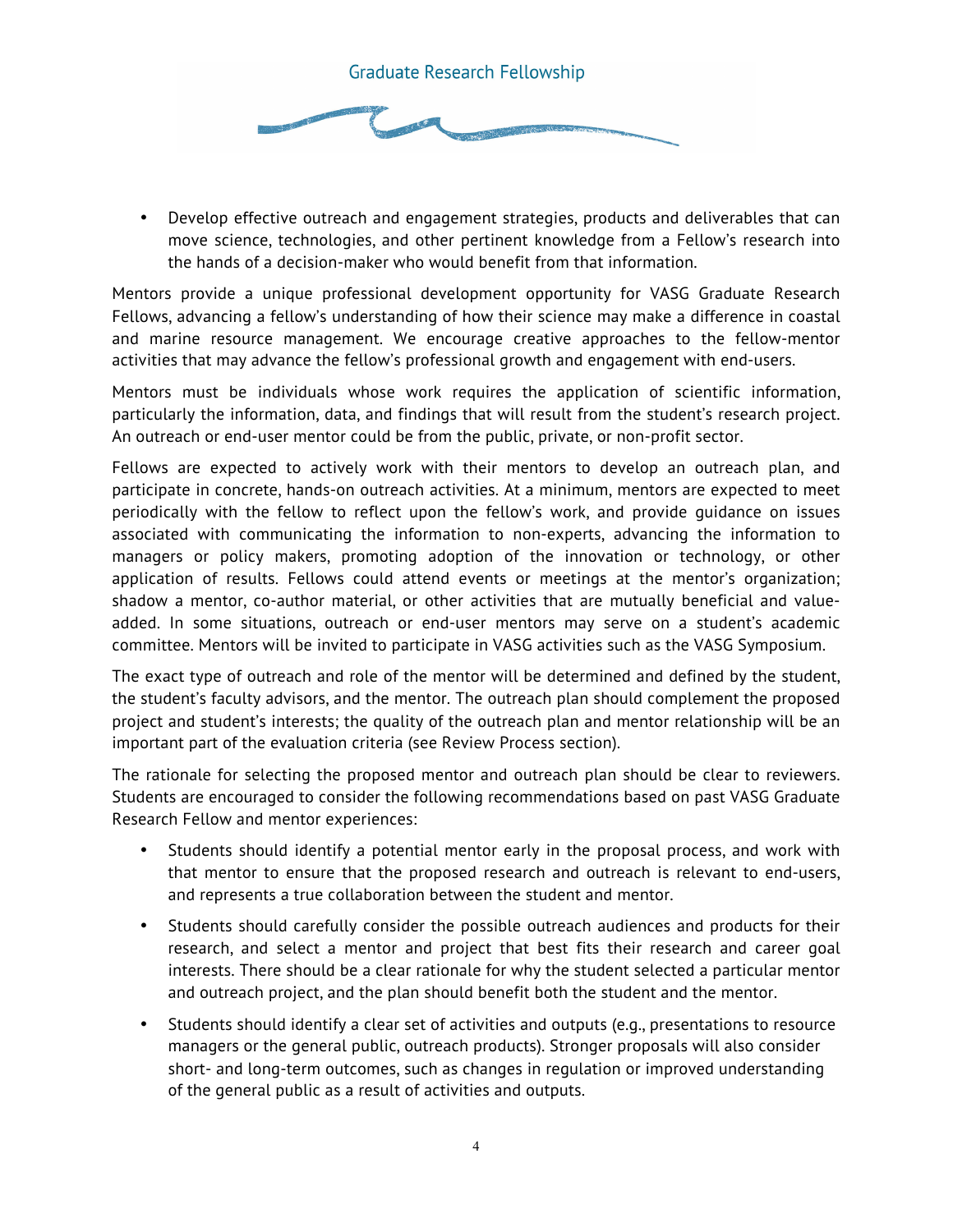

- Students should set a clear plan for working with their mentors, including a schedule for meetings and a timeline for activities and outputs. It is anticipated that students and mentors will work together approximately 40 hours per year on outreach, although this will vary with the type of outreach planned.
- VASG recognizes that results of a research project may not be ready for outreach activities during the fellowship period. Outreach and engagement with end-users is an ongoing process, and students should develop an outreach plan, and activities that foster continuous dialogue and engagement during the research project, not just at the end.
- Students are encouraged to review the VASG website (http://vaseagrant.vims.edu/) to see examples of past fellow-mentor projects, and to learn about our extension partners.
- Students are strongly encouraged to select one mentor; those interested in working with more than one mentor should contact VASG first.

VASG can provide assistance to prospective fellows in identifying potential mentors and discussing the mentor's roles and responsibilities. While mentors may be extension agents, educators, or communicators with Sea Grant or the Cooperative Extension program, they do not need to be.

### **Proposal Submission and eSeaGrant**

Proposals must be submitted online via eSeaGrant (http://vaseagrant.ecsion.com) by 5:00pm EST on Friday, November 28, 2016. If you plan to apply, we recommend notifying VASG, and registering for eSeaGrant at least two weeks in advance of the deadline. Notifications can be sent to VASG as a short/simple email expressing your interest in the fellowship. Please reference "VASG Graduate Research Fellowship" in the email subject line.

VASG is currently launching a new system for our fellowship proposal submissions. Students can register for eSeaGrant by visiting (http://vaseagrant.ecsion.com), selecting the "Register" tab, and completing the required information. If you do not receive a "welcome" email with login credentials shortly after registering, please contact Sam Lake (see Contact and More Information section). Once you have successfully accessed eSeaGrant, you can change your password by clicking on your name in the upper-right corner of the screen, and selecting "My Profile."

To start a fellowship proposal, or edit an existing proposal, click on "RFP" (Request for Proposals) on the banner head. Use the box under RFP to search for and select "2017 VASG Graduate Research Fellowship." Once you have entered a title for your fellowship proposal, you must progress down through the sequence of application sections ("Instructions" through "Submission Preview") listed on the left side of the proposal window to submit the proposal. Guidance related to these sections follows, in sequence. eSeaGrant provides a separate page to enter the names and affiliations of your referees. This page may require additional pop-up pages, so please allow your browser to display pop-up windows, and enable JavaScript. All elements of your proposal must be converted to PDFs before uploading to eSeaGrant.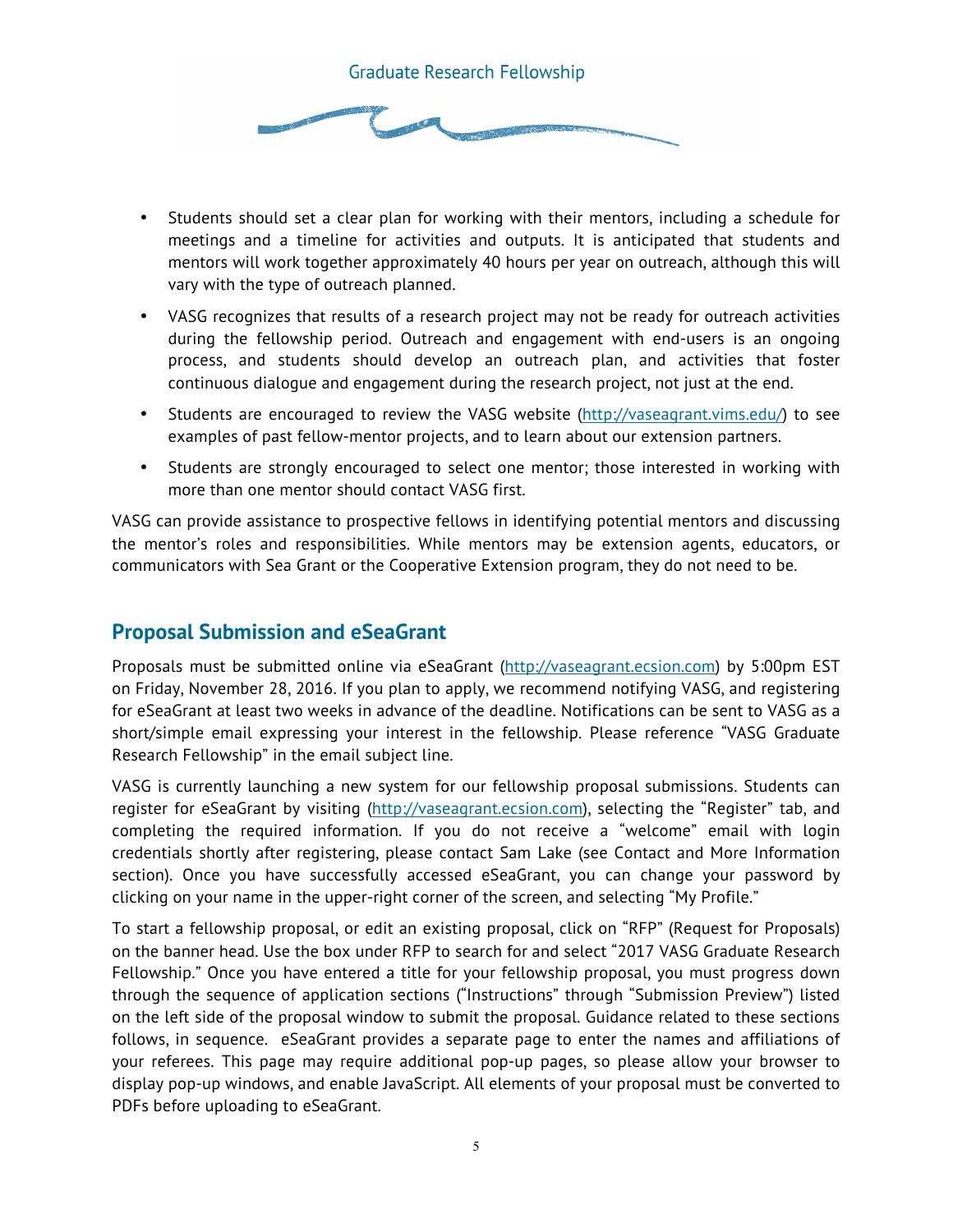

Further instructions on submitting your proposal can be found on the VASG website (http://vaseagrant.vims.edu/category/vasg-grf/) by contacting Sam Lake (see Contact and More Information section for contact).

Confirmation of proposal and letter receipt will be sent by return email; please contact Sam Lake (see Contact and More Information section) if you do not receive confirmation shortly after submitting your proposal.

VASG will not accept late proposals under any circumstances (e.g., online portal ceases to accept materials after 5:00pm EST on November 28, 2016), so please allow ample time to submit your proposals before the deadline.

### **Proposal Guidelines**

Although awards will be made to the faculty advisor(s), students are expected to take a leadership role in developing their proposal, including writing the narrative, developing a budget, and engaging with the institution's sponsored programs office. Students are responsible for routing the proposal through their institution's sponsored programs office, and for obtaining all required institutional endorsements before submitting.

Adherence to the format requirements is mandatory, and ensures fairness across all proposals. Proposals not meeting the format requirements may be rejected without review. Several sections have specific page limits. Do not exceed the page limits; excess pages will not be reviewed. Only the requested materials should be submitted; additional documents (e.g., appendices, letters of support) will not be reviewed. Forms and templates can be found on the VASG graduate research fellowship website: http://vaseagrant.vims.edu/category/vasg-grf/.

For proposal elements C, D, H, and I, prepare using Calibri or Times New Roman, font size can be no smaller than 11 point, and margins must be at least one inch on standard 8.5 by11 inch paper throughout these sections. VASG recommends including the name of the student on all headers.

Each proposal must include two major sections with the following elements in this sequence:

#### **PART 1**

A. *Signed title page (one page maximum)*: The title page must list the project title, and identify and provide contact information for the prospective fellow, faculty advisor(s), and professional mentor. The proposed start and end date, and the total amount of Sea Grant and matching funds being requested for each project year must also be listed. Required institutional signatures should be included on this page; these are often provided by institutional sponsored program offices or equivalent to verify that the institution has reviewed the proposal. A template can be found on the Virginia Sea Grant website.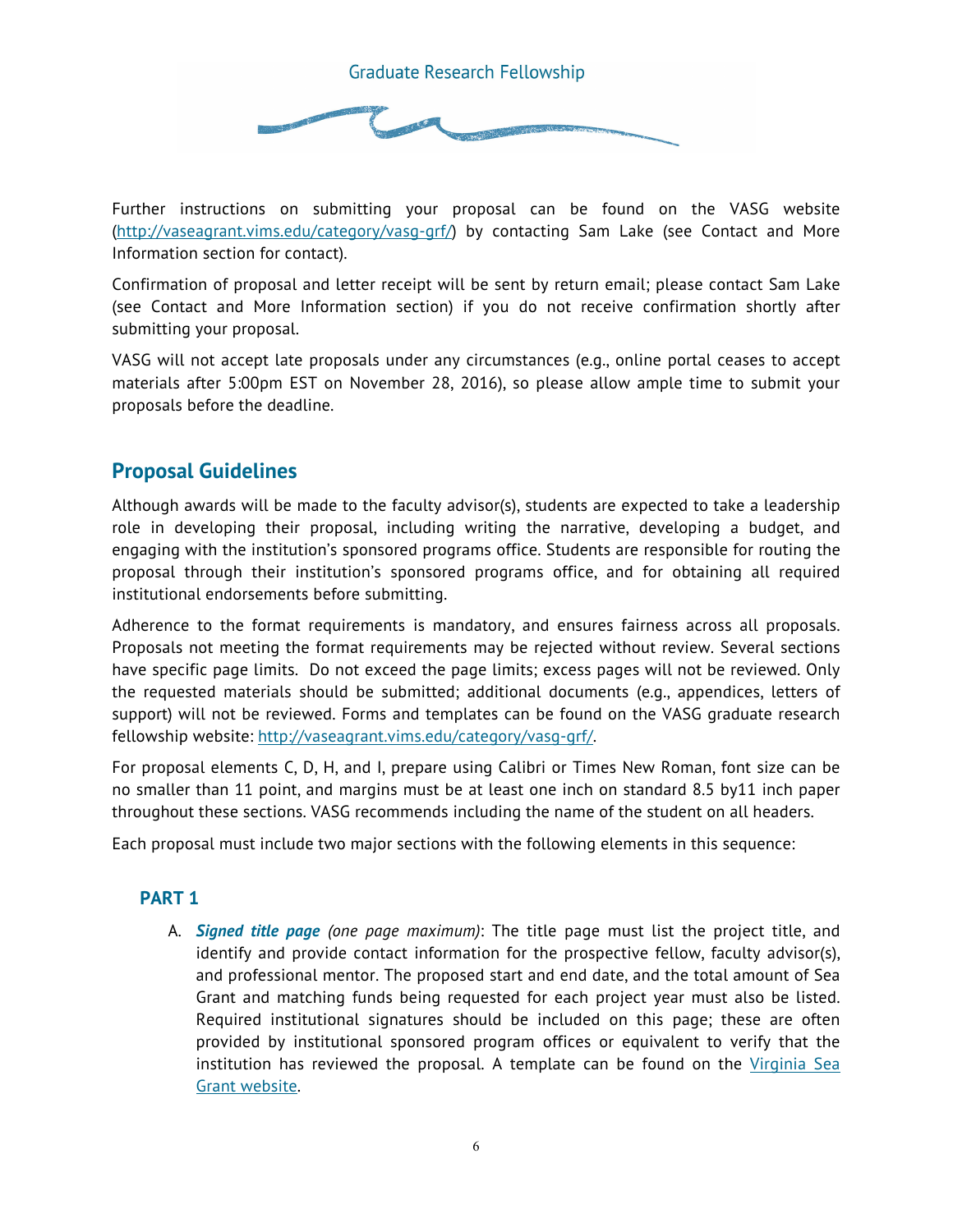

- B. *Resumes/CVs (two page maximum per Resume/CV*): A brief CV or resume should be included for the student, primary advisor(s), and professional mentor. Do not include the CVs of committee members, other associated project participants, or others.
- C. *Career goal and professional mentoring statement (three page maximum)*: The statement should describe the student's educational and professional goals and ambitions, professional growth interests and objectives, and how these goals relate to broader societal needs in the coastal and marine environment. The statement should emphasize how past experiences and competencies contribute toward your short- (1-5yr) and longterm (>5yr) goals and in particular, how this fellowship would contribute toward those goals. Speak to your collaborative leadership potential, communication ability, and include any pertinent information that provides insights into your past choices and future interests. Further, the statement should discuss what you hope to gain from your professional outreach or end-user mentor relationship, and how that contributes toward your long-term academic and professional goals.
- D. *Professional mentor and outreach plan (one page maximum):* The plan should be developed with your mentor to identify specific objectives of the professional mentoring and outreach activities to be conducted under the fellowship. What does the fellow hope to gain professionally, and academically from the specific outreach activities proposed in the outreach plan? What are the connections between the fellow's research and the needs and interests of an end-user, and how will you make these connections happen? Who are the target audience(s) for the outreach activities on your research? What deliverables or plan for such will the fellow produce once the research is completed, and why are these the best option for your target audience(s)? How will you and the mentor interact to achieve these goals (e.g., frequency, timeline, means of communication, topics, etc.)?

If a student wants assistance identifying potential professional outreach or end-user mentors or would like to talk further about this expectation, they are encouraged to contact VASG. (see Guidance on Fellow-Mentor Relationship section)

E. *Professional outreach or end-user mentor letter of commitment*: The letter should indicate a commitment to mentor the student, and include a description of the role that the mentor will play in the fellow's academic and professional experience. Only a single letter should be sent (i.e., mentor teams must write and submit a single joint letter). The proposed outreach or end-user mentor may submit the letter either to the student to be included with the proposal narrative Part 1, uploaded through eSeaGrant as an additional referee, or mailed, emailed, or faxed directly to VASG (attention: Sam Lake, see Contact and More Information section). All letters must be time-stamped as sent before the deadline. There is no page limit for letters, but VASG recommends that they not exceed two pages, and not include attachments.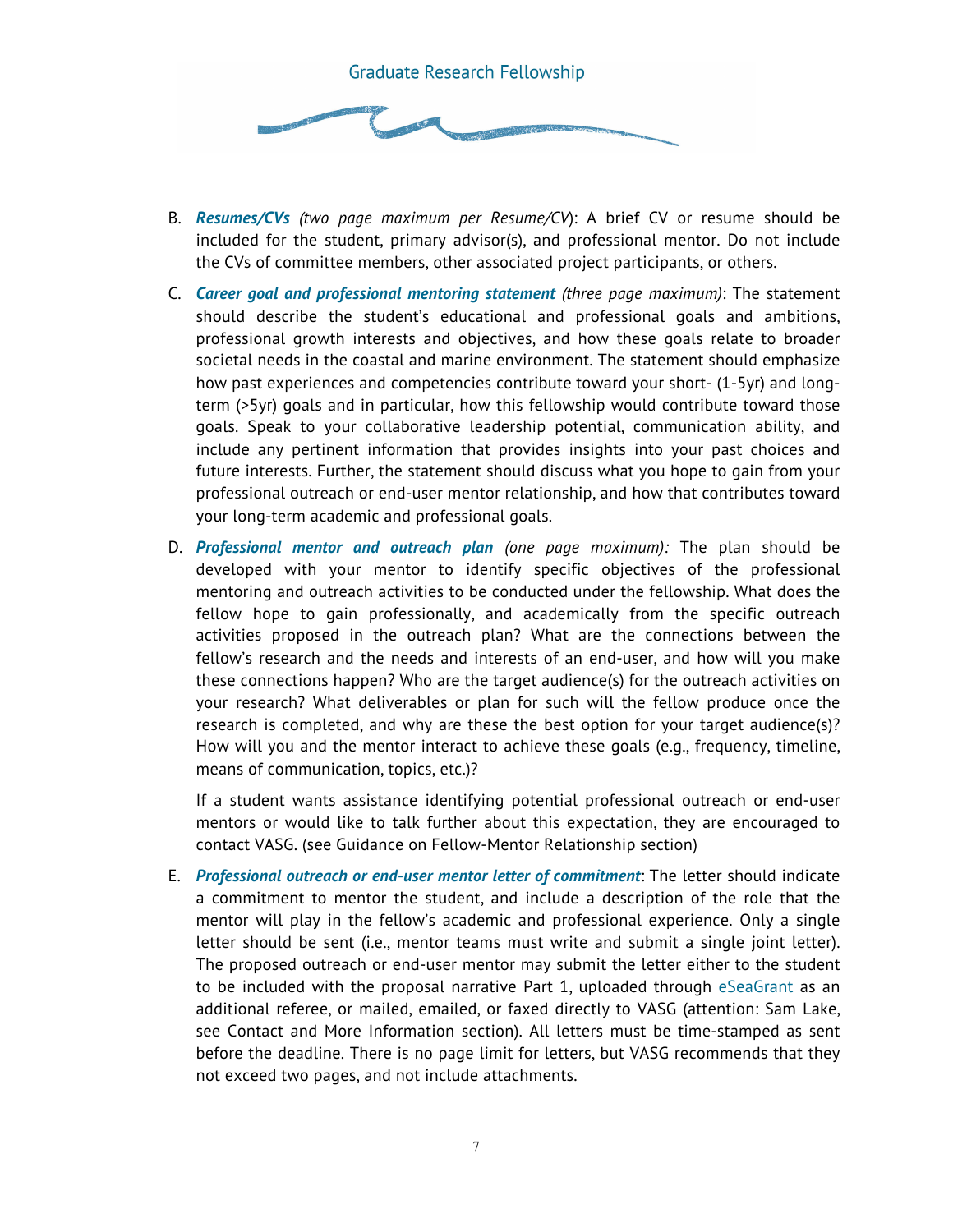

- F. *Recommendation letters (submitted separately)*: Two letters of recommendation should be submitted in support of the student. To maintain confidentiality, VASG suggests that letters NOT be submitted with the student's application proposal; instead, letters should be uploaded through eSeaGrant. Letters may also be mailed, emailed, or faxed directly to VASG (attention: Sam Lake, see Contact and More Information section). All letters must be time-stamped as sent before the deadline. One letter of recommendation should come from the student's primary faculty advisor. Co-advisors may submit a joint letter, or they may submit separate letters. However, each student is limited to a total of two recommendation letters. There is no page limit for letters, but VASG recommends that letters not exceed two pages and not include attachments. Referees are encouraged to consider:
	- Student's academic and professional performance, including record and relevant experience.
	- Student's academic and professional potential for future success, including research and professional activities in integrated, trans-disciplinary settings.
	- Student's maturity, responsibility, motivation, integrity, and creativity.
	- Student's collaborative leadership skills and potential, and ability to identify and understand the big picture, and connections among perspectives.
	- Student's interest and competencies in science-to-management, science communication to non-experts, and capabilities and issues of relevance to their professional mentor relationship, and outreach activities.
	- Relevance of this fellowship program to the student.
	- Other relevant background, competencies, or materials that the referee feels is important for applicant reviewers to know.
- G. *Undergraduate and graduate school transcripts:* Unofficial copies are acceptable but should clearly indicate name of institution, degree program, courses taken, and GPAs. Transcripts should be included in reverse chronological order (i.e., newest transcripts first).
- H. *Research project abstract (one page maximum):* Please summarize the research project you will be working on during a fellowship. The abstract should be separate from the project narrative described below in Part 2, and cover the following content:
	- *Project Title and Name of Student*
	- *Research Funding*: Identify the agency or organization currently funding the research, include funding level.
	- *Project Keywords*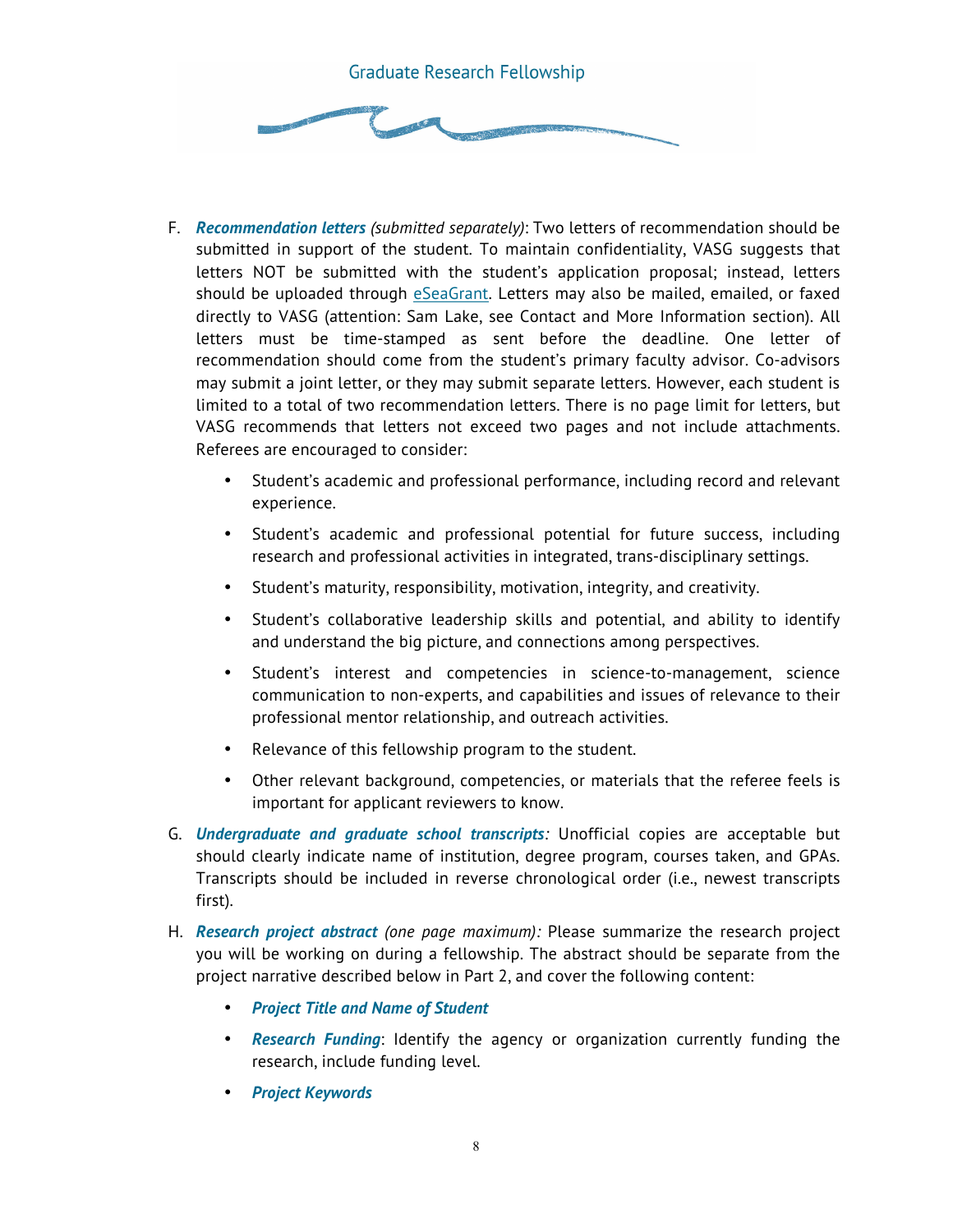

- *Research Objectives*: Summarize the objectives of the research to be conducted by the fellow, list the objectives and/or hypotheses of the research project. What will the project accomplish or determine? How will the project improve understanding of the issue? Be careful to state the purpose of the work rather than to list project activities or tasks. What are the outcomes that have lasting impacts?
- *Methodology*: Summarize the work to be done and research approach taken, highlighting the methods necessary for conducting the research (e.g., standard models or techniques to be followed, specialized equipment needed).
- **Rationale:** State the priorities or problems being addressed through the proposed research, including some relevant background information. Relevant VASG, regional or national priorities may be highlighted.

#### **PART 2**

I. *Project narrative (three page maximum, including figures, tables, and other graphics but excluding literature cited and data management plan)*: Project title and name of student may be included in the header. The narrative is intended to be a brief summary of the proposed thesis or area of study but should include sufficient detail to evaluate the appropriateness and feasibility of the research and outreach approach, and the alignment of the project with VASG's strategic plan.

The narrative should include the following subsections:

- *Introduction*: Provide background information, rationale for the research project, and how the proposed project addresses the VASG mission, and a specific strategic plan focus area (e.g., reference the strategic plan priority that the research will address).
- *Research Plan*: This section should briefly describe the research methods, approaches, and techniques that will be used to meet the stated objectives. Students may describe the experimental design, data sources to be used, how data will be accessed, and any facilities and equipment requirements. Students should include a schedule that indicates milestones and tasks to be achieved, and the anticipated dates for achieving those tasks.
- *Outreach Tasks*: Beyond the objectives discussed in the Part 1, students may wish to include a schedule that indicates milestones and tasks to be achieved, and the anticipated dates for achieving those tasks. VASG recognizes that research results may not be available until the end of the fellowship period.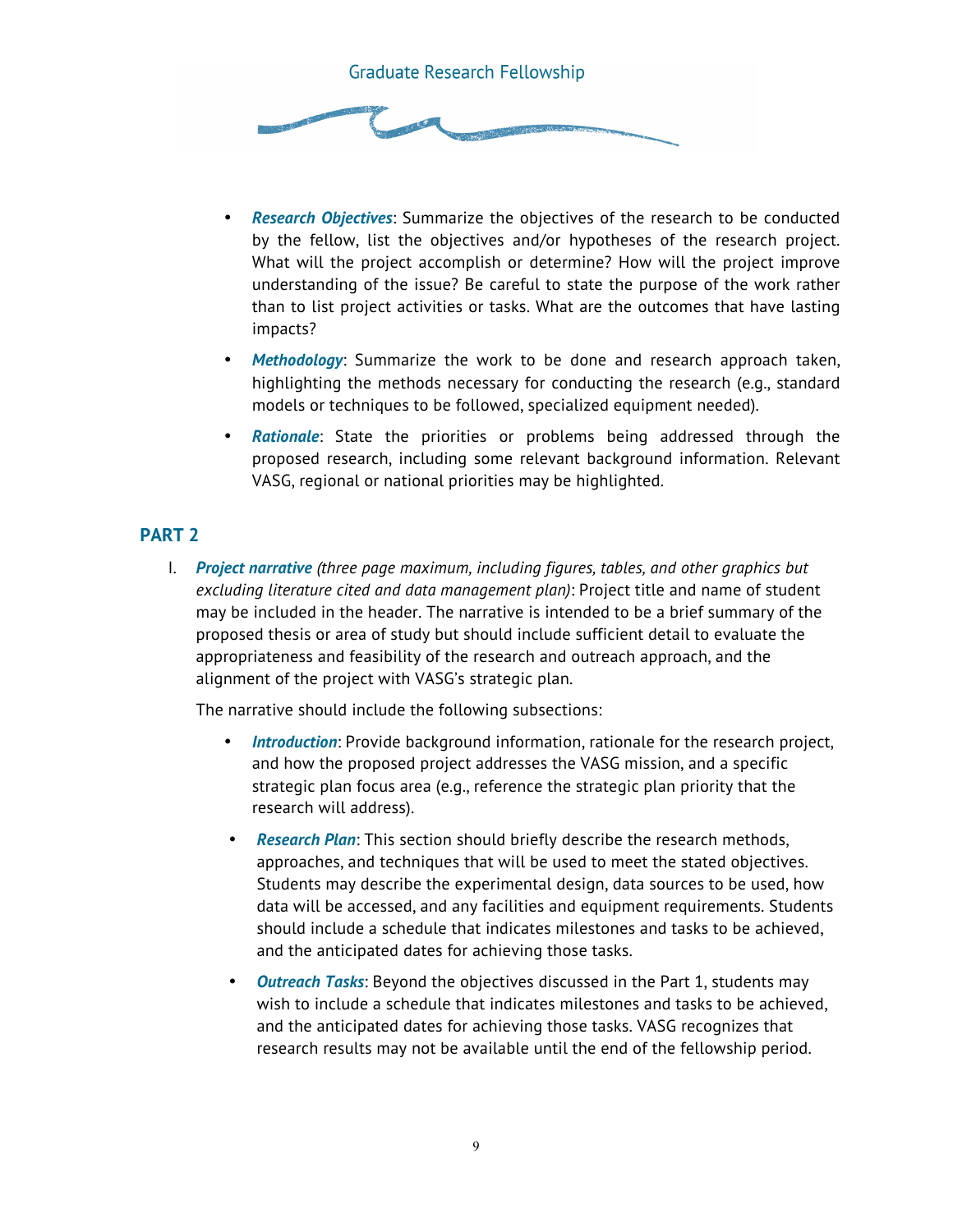

- *Outcomes*: Describe the research results to be achieved by the project, how these results relate to current knowledge of the topic, and of what use the research and results will be for specific audiences or end-users.
- *Research Team and Coordination*: Briefly describe the research team and their roles and responsibilities, including the role of the fellow and primary advisor(s).
- *Literature Cited* (does not count toward page limit).
- *Data Management Plan* (does not count toward page limit): As required by NOAA Data Sharing Policy for Grants and Cooperative Agreements Procedural Directive (Version 2.0, October 2011), VASG must ensure all environmental data collected with Sea Grant support are made publicly available in a timely manner. The data management plan, no more than two pages in length, should specify the plan for making environmental data available and interpretable, free of charge or at minimal cost, within two years of collection. If the data are to be archived in a larger-scale database or warehousing effort, please include the anticipated timeframe of data submission, and contact information for the database management organization. If the data are not to be submitted to a database for archival purposes, please provide a description of plans for making the data available upon request. Note that during project reporting, Sea Grant programs may request information regarding any data requests you have received. Although not required, students are encouraged to consider identifying and pursuing possible databases for long-term archiving of their environmental data prior to proposal submission. If the project will not generate environmental data, it is sufficient to include a sentence saying so.
- J. *Budget and budget justification*: Up to \$40,000 per year for up to two years for Ph.D. and M.S. students can be requested for any reasonable and necessary research fellowship funds, including stipend, tuition, fringe benefits, travel, and supplies. While the majority of the budget is likely to be stipend, tuition, or other enrollment fees, it is expected that the budget will include funds for discretionary travel for conferences, professional development, or research-related events, equipment, and/or supplies. The budget should include, at a minimum, travel support for the fellow to attend one to two VASG meetings per year around Virginia (e.g., annual Symposium in Richmond, fellowship orientation, VASG professional development workshops), and attendance at one professional conference.

Facilities & Administrative (F&A) costs, also known as indirect or overhead, are NOT allowable on Sea Grant fellowships per federal regulation (15 C.F.R. § 917.11). VASGfunded projects require a 50% funding match (i.e., budgets must show \$1 of match for every \$2 of Sea Grant funding requested). Only non-Federal funds may be committed as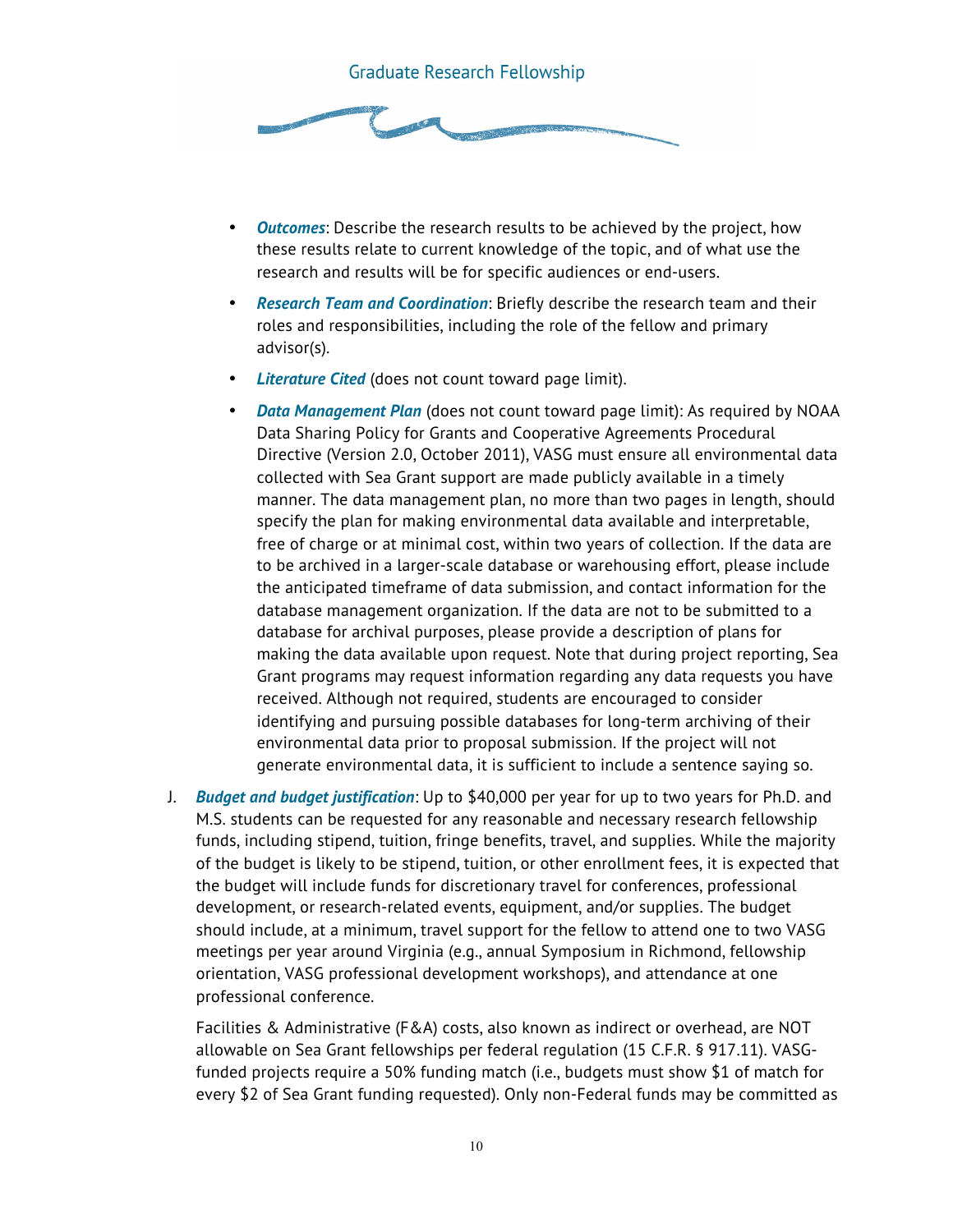

matching contribution. In-kind contributions, unrecovered F&A and tuition, and nonfederal salaries are all examples of match. Budgets should be developed in the 90-4 budget worksheet (available on the Virginia Sea Grant website). The budget justification must be a detailed description of each cost item in the 90-4 budget; additional guidance is available on the Virginia Sea Grant website. VASG strongly encourages students to work with their institution's research administration or sponsored programs office to develop their budgets.

#### **Review Process**

The review process proceeds in stages. VASG will first review all proposals for relevance to Sea Grant and Virginia. This review will be conducted by VASG staff, the External Advisory Committee, and key stakeholders through review of the proposal abstract. Any proposals considered not relevant to VASG will not be considered by the review panels. VASG follows strict conflict-ofinterest policies in all of its review procedures.

#### **Stage 1**

VASG will assemble a professional impact potential review panel composed of coastal and marine science scholars, educators, other fellowship managers, talent search and development professionals, and VASG clients, end-users, and outreach staff to review Part 1 of the fellowship proposal. The panel will assess a candidate's academic and professional performance, and potential. Approximately the top fifteen candidates will be moved forward to the technical review panel (VASG typically funds seven to eight fellows). The professional impact potential will consider the following criteria:

*Academic and Professional Performance* (40%): Strength of academic and professional performance to date, with a focus on graduate school performance. Also consider their maturity, responsibility, motivation, integrity, creativity, and collaborative leadership skills, and experiences at the science-to-management interface, and with end-user engagement. Performance is assessed primarily by review of student's CV, transcripts, and letters of recommendation; students are to be evaluated on their suite of academic and professional accomplishments including GPA, honors and awards, strength, and diversity of coursework, publications and presentations, and diversity of relevant professional and extracurricular experiences.

*Academic and Career Potential* (40%): Student's interest in a relevant career path, as well as their demonstrated potential to succeed in their academic and career goals. Students are to be evaluated on their interests in and understanding of science-to-management and enduser engagement; demonstration of academic, professional, research and outreach potential (e.g., professional engagement, publications, participation in previous research and outreach projects); evidence of maturity and vision, work ethic, and strong interpersonal and communication skills; and strength and diversity of relevant academic,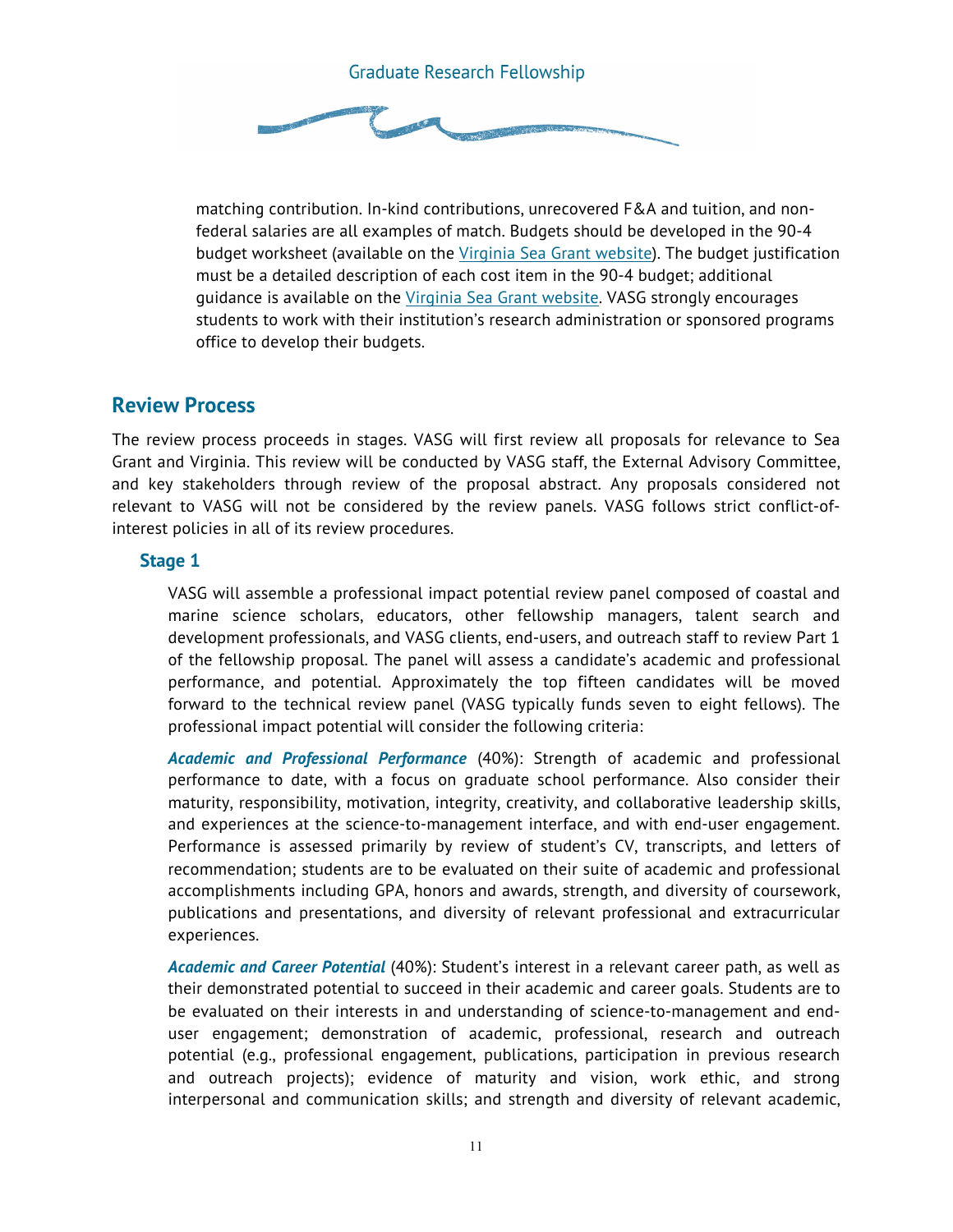

professional, and extracurricular experiences. Consider the student's potential as a collaborative leader, particularly in integrated, trans-disciplinary settings, their ability to see the big picture and connections between perspectives. Apply a holistic perspective, considering collectively a student's academic and professional experiences, attributes, competencies, and achievements as demonstration of potential future impacts both academically and professionally. Assessed primarily by review of the career goal statement, letters of recommendation, and the potential impact on broader societal needs from the student's work and future potential.

*Professional Mentor Relationship* (20%): Strength and potential of the relationship established with a professional outreach or end-user mentor. Will the arrangement lead to substantial professional growth by the student? Will it produce valuable transferable knowledge from science to an end-user? Is the approach feasible and likely to achieve the professional growth and outreach objectives identified?

#### **Stage 2**

VASG will assemble a technical review panel composed of relevant researchers and endusers (e.g., university faculty, extension staff, resource managers). The technical review panel will review Part 1 and Part 2 proposals, but particularly Part 2 and the outreach implementation material from Part 1. The panel will advise VASG on the selection of fellows based on the following criteria:

*Research Plan* (60%): Quality, scientific merit, and feasibility of the proposed research, and the significance of the issues to coastal and marine science (broadly defined, e.g., natural or social sciences, engineering and design, policy and legal analysis, etc.)

*Outreach Plan* (40%): Quality and extent of collaboration between student and outreach or end-user mentor, and quality of outreach plan. Consider how much professional growth potential exists for the student under the mentor relationship structure. Quality, merit, and feasibility of the proposed outreach activities, and their importance to the target end-user audience(s). Assessed primarily by review of the outreach implementation plan material, and the mentor letter of commitment.

VASG makes the final selection of Graduate Research Fellowships after considering reviewers' advice, and programmatic objectives and priorities. Notification of results is expected in April 2017.

### **Tentative Timeline for Fellowship Competition**

- September 16, 2016: Fellowship announcement released
- November 28, 2016: Proposals due by 5:00 p.m. EST
- April, 2017: Notification of results
- June 1, 2017: Awards begin (VASG has flexibility to start awards between June 1 to September 1)